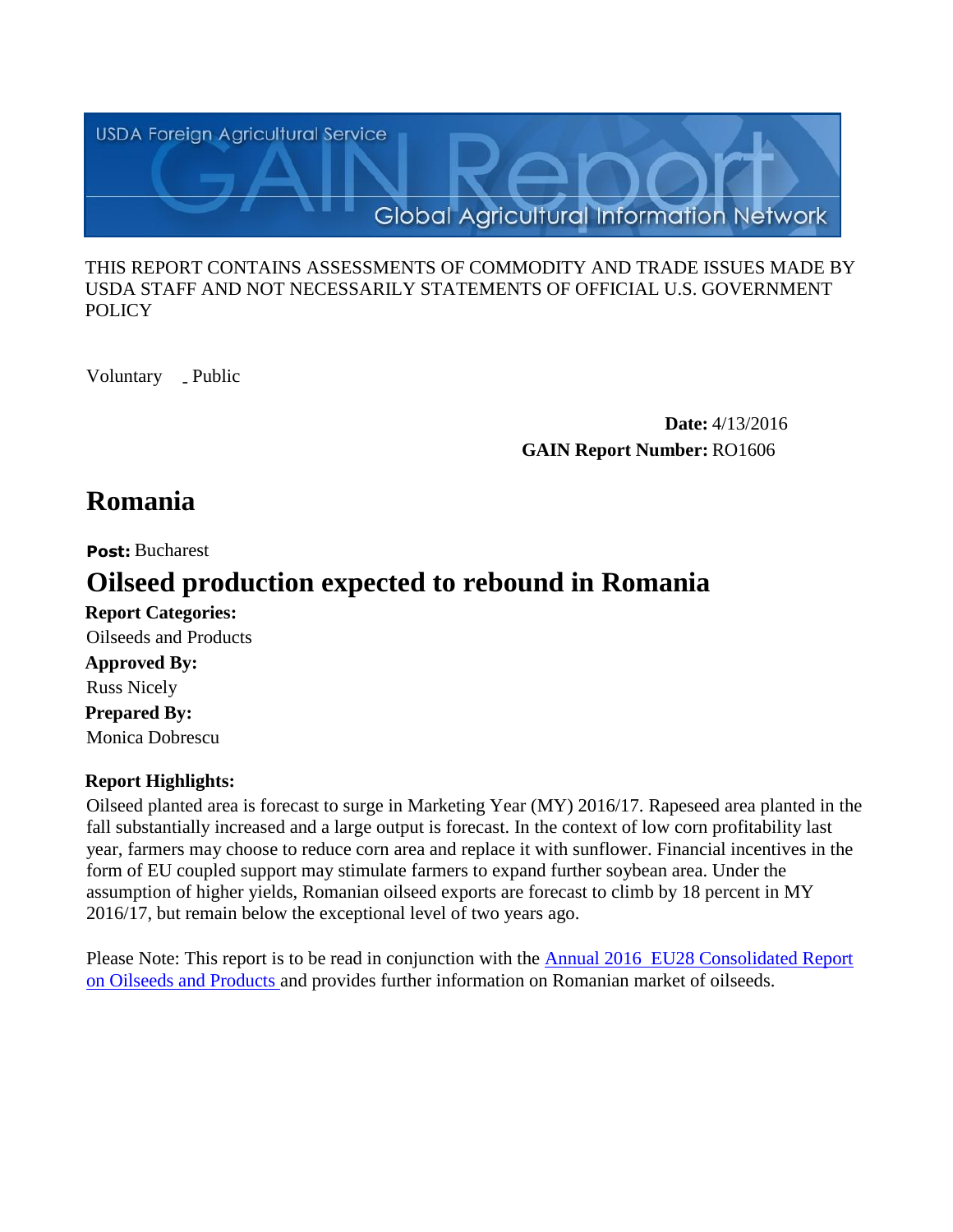## **General Information: Executive Summary**

The sunflower crop remains the most important oilseed crop in terms of area and production in Romania. Rapeseed crop ranks second followed by soybean in third place. Romanian oilseed crop area is forecast to total 1.65 million HA in Marketing Year (MY) 2016/17, which is almost 8 percent more than last year. Most of the increase is attributed to rapeseed crop expansion. Oilseed production estimate for MY 2016/17 exceeds 3.5 million MT, a 16 percent increase as compared to previous year. As a result of higher seed availability, total meal production is projected at 930,000 MT for MY 2016/17, a 7 percent year-on-year increase. Soybean meal remains at the top of protein meals used by the livestock industry, followed by sunflower meal and rape meal. A higher oilseed crush will generate a boost in oil production whereas oil consumption is predicted to marginally grow in MY 2016/17.

#### **Sunflower seeds**

#### MY 2016/17

A slight increase in the planted area is forecast for MY 2016/17 in response to low corn profitability in the previous year and attractive sunflower grower returns. The area is expected to reach 1.020 million HA which is 2 percent higher than the previous year. Yields are estimated to increase under the assumption of normal weather conditions, leading to a total sunflower seed production estimate of 1.85 million MT. That is a boost of 9 percent in comparison to the previous year, when the crop was impacted by unfavorable weather conditions.

High-oleic sunflower seeds grow in importance as input suppliers stimulate the switching through premiums. Based on industry sources, the area covered with high-oleic hybrids is anticipated to reach 130,000 – 140,000 HA in MY 2016/17.

Crush volume is projected to recover in MY 2016/17 as a result of a higher sunflower seed production. The abundance is estimated to lead to sunflower seed exports close to 1 million MT (5 percent more than the previous season). Sunflower seed utilization for snacks and food industry is expected to continue the upward trend, due to rising consumption of snacks and bakery products containing sunflower seeds.

#### MY 2015/16

Harvested output is estimated to have been about 15 percent lower than the previous year due to a lack of water and high temperatures in the summer. The crush volume is pegged at 870,000 MT, about 50,000 MT lower than the previous year. Exports are likely to drop by 20 percent, reflecting the reduced supply. Despite existing crushing capacities, strong competition from the Black Sea region puts pressure on the local oilseed processors, limiting the crush. Therefore, a large portion of sunflower seed is exported. According to the trade data available for the first three months of the MY 2015/16, exports declined by 11 percent, with a clear preference for EU countries, such as the Netherlands (172,000 MT),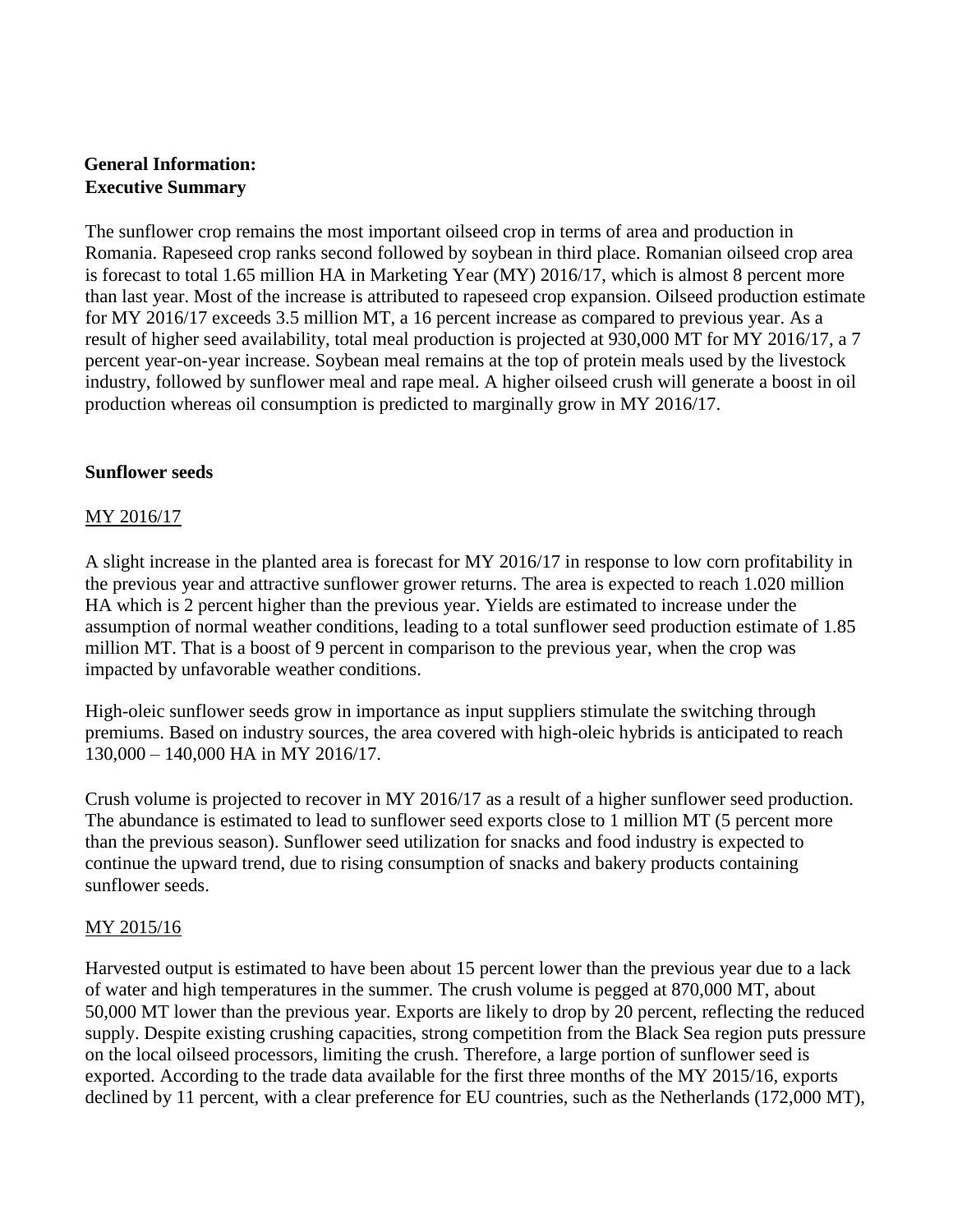France (81,000 MT), Portugal (74,000 MT) and Spain (53,000 MT) (please see Annex 1 for more specific export data). The major buyers outside European Union were Turkey (32,000 MT) and South Africa (19,800 MT).

## **Sunflower Meal**

Sunflower meal production is foreseen to rise by 8 percent in MY 2016/17 in response to the higher crush. More than half of the sunflower meal production (64 percent) is projected to be exported. During MY 2015/16 the domestic utilization is projected to slightly rise compared to the previous year due to sunflower meal's increasing competitiveness. Trade data available for the first three months of MY 2015/16 show a decline in exports of 17 percent as compared to the same timeframe of last year with the same preference in Romanian sunflower meal exports for non-EU market.

In MY 2014/15 sunflower meal exports reached 308,000 MT, similar to the previous year. Saudi Arabia (53,000 MT), Israel (28,000 MT), Morocco (34,000 MT) and Turkey (13,000 MT) were the major buyers outside European Union. France (57,000 MT), Hungary (40,000 MT) and Italy (27,000 MT) imported sunflower meal from Romania.

## **Sunflower Oil**

Sunflower oil production is directly linked to the crush, so in MY 2015/16 sunflower oil is expected to drop to 373,000 MT, but recover in MY 2016/17 (402,000 MT). Sunflower oil remains the preferred type of oil used for food purpose with over a 90 percent share of all oils. Half of sunflower oil production is used for domestic consumption while the other half is exported.

As a result of the lower sunflower oil production and strong regional competition, exports dropped by 48 percent during the first quarter of the MY 2015/16. During MY 2014/15 Romanian sun oil exports reached a peak of 221,000 MT, the highest level in the past 5 years. Spain (37,000 MT), South Africa (33,000 MT), Italy (32,000 MT) and Turkey (24,000 MT) were the notable buyers.

#### **Rapeseed**

## MY 2016/17

Grower returns raised interest in the rapeseed crop in the fall. Industry reports suggest an increase in the planted figure of 22 percent as compared to the previous year. Planting conditions for rapeseed were favorable in most regions. Weather conditions allowed plants to develop well and enter the winter in very good condition. The mild winter created the expectation that winter kill remains limited. Similar to previous years, in response to farmers' request, the Romanian Ministry of Agriculture renewed the authorization for neonicotinoides utilization in rapeseed production. FAS Bucharest projects that rapeseed production will reach 1.4 Million MT, 27 percent more than in MY 2015/16, based on current plant development status and the rapeseed planted area of nearly 500,000 HA.

Rapeseed exports are projected to increase by a third, while the crush is expected to grow again driven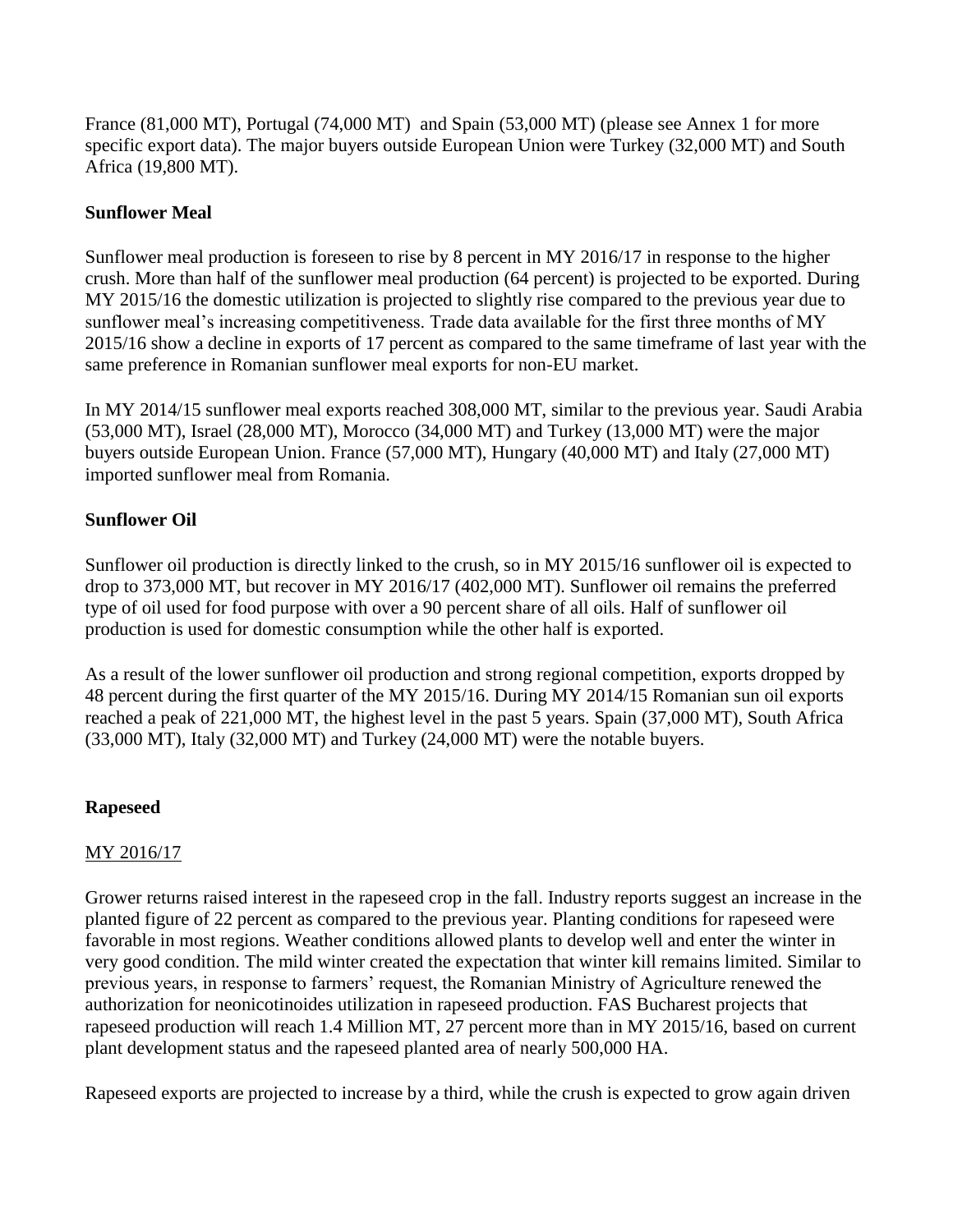by the higher biofuel demand. Starting with 2016, the biofuel mandate rose to 6.5 percent from 5 percent encouraging biofuel production.

### MY 2015/16

Rapeseed production exceeded the initial estimates of 0.97 million MT for MY 2015/16 so the estimate is revised up to 1.1 million MT. The crush is likely to reach 380,000 MT and exports 750,000 MT. The trade figures available for the first six months of MY 2015/16 (July – December 2015) indicate a drop of 29 percent in rapeseed exports compared to the previous year, reflecting a lower rapeseed supply. The major buyers were Belgium (225,000 MT) and the Netherlands (142,000 MT) which are significant crushers at EU level. Outside the European Union, the main trading partners for rapeseed were Turkey (117,000 MT) and the United Arab Emirates (26,000 MT) (please see Annex for details).

#### **Rapeseed meal**

A higher crush will result in higher rapeseed meal production, which is expected to reach 245,000 MT in MY 2016/17, about 10 percent more than MY 2015/16. The export market remains the major goal for rapeseed crushers, the meal remaining underutilized by the livestock industry. Exports are anticipated to increase by 8 percent in MY 2016/17. Trade figures available for the first 6 months in MY 2015/16 show Spain (39,600 MT) as a major buyer within the European Union, while Israel (52,000 MT), Morocco (11,000 MT, Turkey (11,000 MT) and, most recently, Iran (9,000 MT) remain the main destinations for rape meal outside EU.

## **Rapeseed oil**

A larger crush is anticipated to result in a 10 percent higher amount of rape oil. Trade figures for the first six months of the MY 2015/16 show a boost of 11 percent in rapeseed oil exports due to Germany (11,000 MT) and India (10,000 MT). Biodiesel remains the main utilization for rapeseed oil in Romania.

#### **Soybean**

#### MY 2016/17

At the EU level protein crop production only covers 30 percent of the protein consumed as animal feed in the EU, the remaining 70 percent of the protein crops imported. Soybean and soybean products cover the majority of protein needs. In order to stimulate an increase in protein crops, the EU Commission gave Member States the opportunity to support the production of protein crops through coupled support as part of the new Common Agricultural Policy (2014-2020).

Romania has chosen to stimulate farmers' interest in soybean production through coupled support per hectare which is expected to reach this year 335 Euro/HA (U.S. \$368/MT) from 325 Euro/HA (U.S. \$358/MT) in MY 2015/16. In order to be eligible for the coupled support, farmers must comply with several requirements: they have to show authorities proof that they own soybean crushing capacity or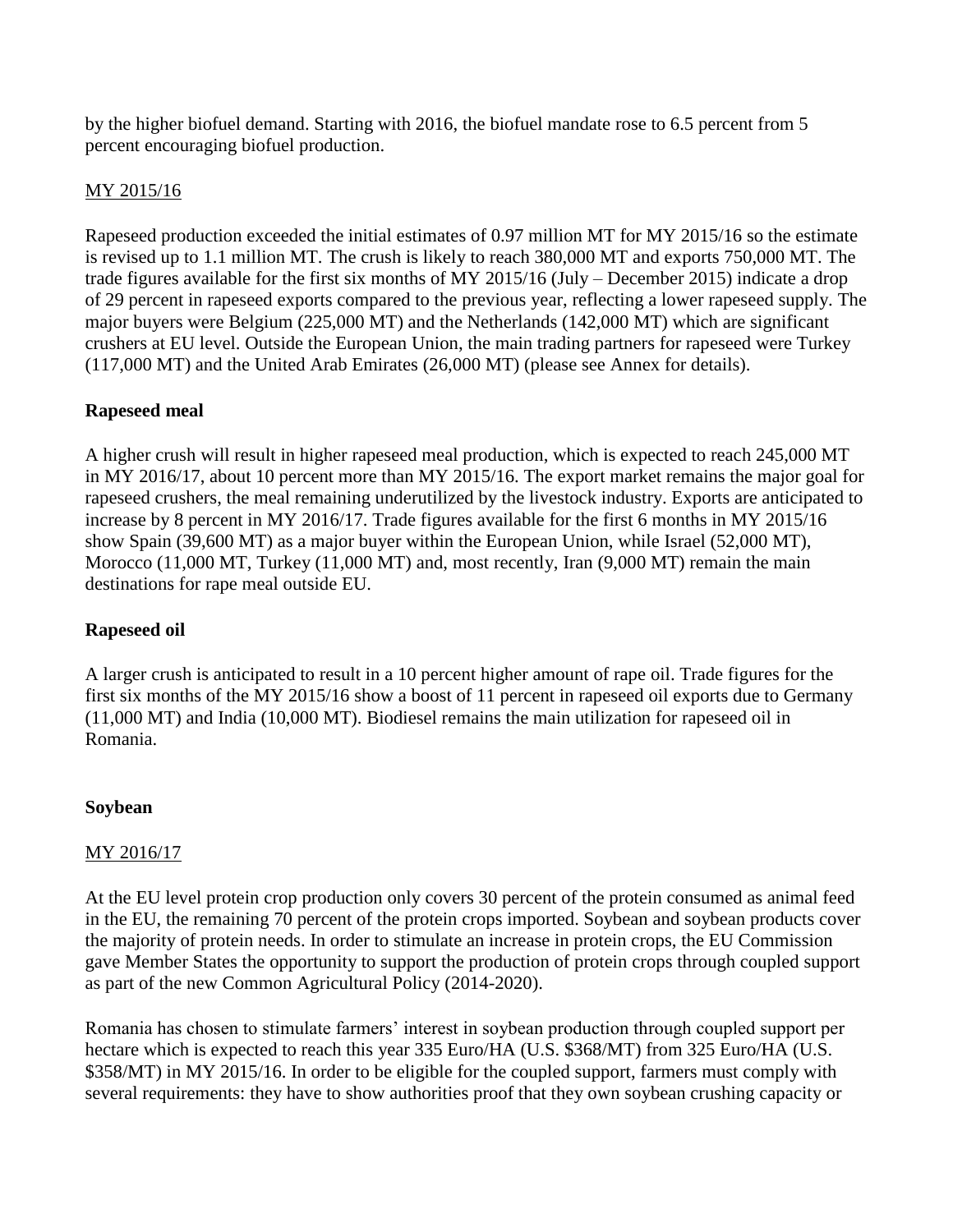have signed a contract with a crusher or trader for soybean deliveries. In addition, soybean yield must exceed 1.3 MT/HA. Starting with 2016, only certified seeds can be used for planting in order to be eligible for coupled support. In regard to GM contamination, starting back in June 2015 seeds exceeding the approved contamination level with GM will be denied acceptance for planting.

Soybean area is likely to exceed 130,000 HA compared to 120,000 HA in the previous year. Under the assumption of higher yields, total soybean production is anticipated to grow to 260,000 MT. Soybean import for crush is anticipated to marginally decline in response to higher domestic availability, while the crush will slightly increase to 230,000 MT.

## MY 2015/16

As expected soybean area grew to an estimated 120,000 HA from 86,000 HA as a result of including soybeans among the crops eligible for EU coupled support. The level of support is estimated at 325 Euro/HA (U.S. \$358/MT), but the final figure depends on the total eligible reported area. About 40 percent of the soybean production is anticipated to be exported, mostly to other EU countries. Trade data for MY 2014/15 show that Italy (2,500 MT), Serbia (2,350 MT) and United States (1,817 MT) were the major soybean planting seeds suppliers to Romania. It is notable for the first quarter of MY 2015/16 soybean imports from the United States in December 2015 reached 67,000 MT, as in general crushers procure soybeans from Brazil or Ukraine (see Annex).

## **Soybean meal**

Soybean meal remains the favorite meal used in the feed ratio in Romania by all livestock sectors. In MY 2016/17 domestic soybean meal production is expected to continue its upward trend as a result of a higher crush. No major changes are expected in regard to soybean meal incorporation into feed ratios given its price competitiveness but temporary replacements might occur with other feeding ingredients, such as wheat, which currently is more competitive in comparison with corn. Soybean meal utilization is projected to marginally decline in MY 2015/16, but recover in MY 2016/17 if it maintains its price competitiveness.

In terms of soybean meal imports, South America remains the major source. Brazil (273,000 MT), Argentina (136,000 MT) and Paraguay (12,000 MT) supplied notable volumes to Romania in MY 2014/15. In MY 2014/15 Romania exported soymeal to other EU member states, such as Bulgaria (96,000 MT) and Netherlands (11,000 MT). Outside European Union, the main destinations for soy meal were Azerbaijan (9,600 MT), Moldova (6,800 MT) and Turkey (6,300 MT). Trade date available for the first quarter of MY 2015/16 reveals Romania imported 14 percent more soybean meal, mainly from Brazil (50,000 MT), Argentina (36,000 MT), Bolivia (25,000 MT), Paraguay (21,000 MT).

## **Trade Tables**

#### **Annex**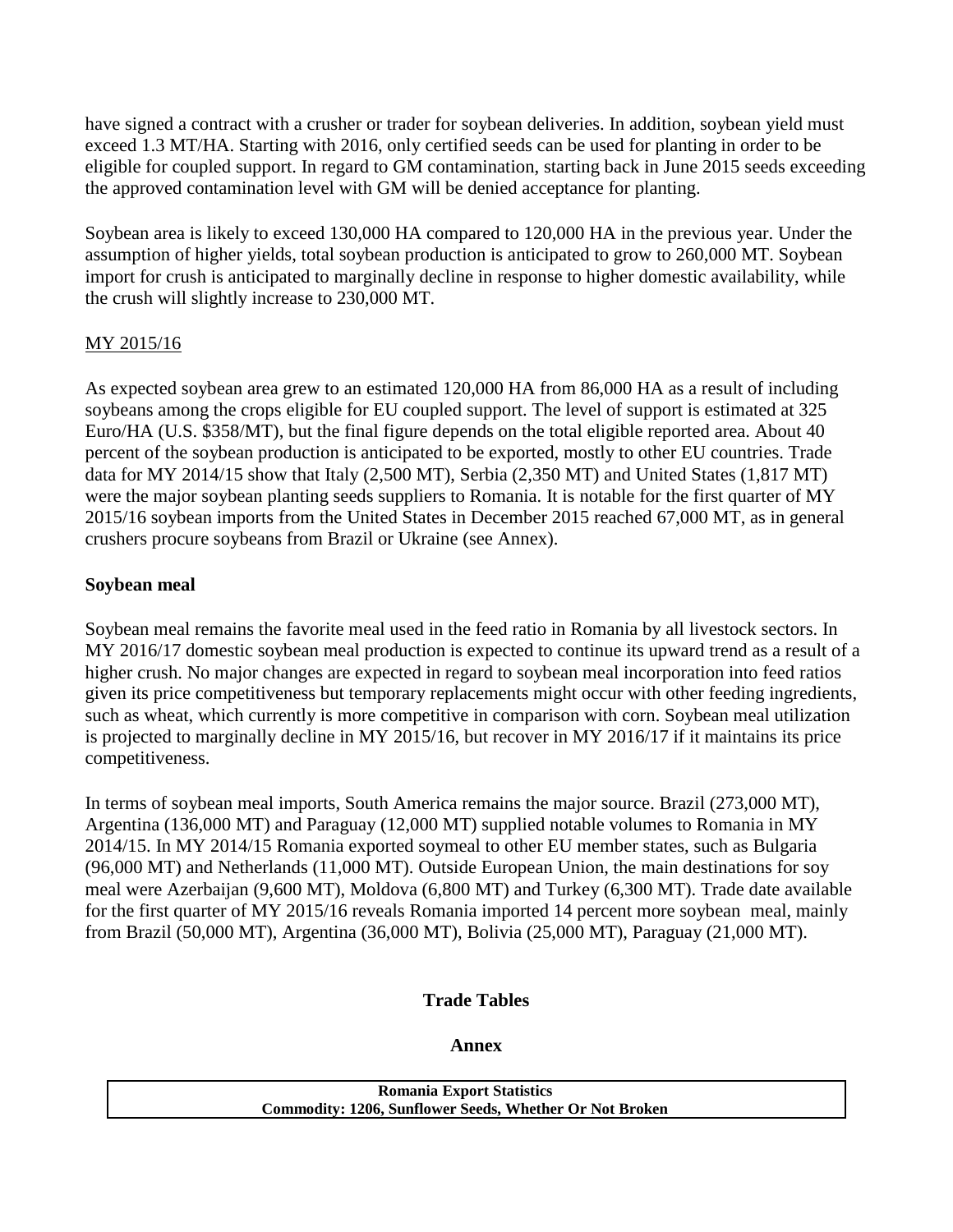| Year Ending September: 2013 - 2015, Year To Date: 10/14 - 12/14 & 10/15 - 12/15 |      |         |           |           |                     |                 |         |  |
|---------------------------------------------------------------------------------|------|---------|-----------|-----------|---------------------|-----------------|---------|--|
| <b>Partner Country</b>                                                          |      |         |           |           | <b>Year To Date</b> |                 |         |  |
|                                                                                 | Unit | 2013    | 2014      | 2015      | $10/14 - 12/14$     | $10/15 - 12/15$ | %Change |  |
| World                                                                           | T    | 916,443 | 1,380,078 | 1,170,697 | 628,221             | 556,872         | (11)    |  |
| Pakistan                                                                        | T    |         | 195,485   | 176,217   | 176,217             | 10,000          | (94)    |  |
| Netherlands                                                                     | T    | 183,939 | 151,021   | 172,304   | 73,528              | 171,539         | 133     |  |
| France                                                                          | T    | 86,061  | 256,132   | 158,201   | 37,305              | 81,347          | 118     |  |
| Hungary                                                                         | T    | 60,870  | 168,919   | 143,137   | 72,132              | 31,133          | (57)    |  |
| Turkey                                                                          | T    | 185,205 | 124,678   | 103,487   | 81,118              | 32,352          | (60)    |  |
| Spain                                                                           | T    | 122,954 | 104,856   | 98,938    | 56,505              | 52,592          | (7)     |  |
| Portugal                                                                        | T    | 91,195  | 108,039   | 91.105    | 34,400              | 74,358          | 116     |  |
| Italy                                                                           | T    | 78,306  | 110,756   | 78,181    | 29,859              | 16,894          | (43)    |  |
| <b>Bulgaria</b>                                                                 | T    | 6,340   | 16,923    | 52,114    | 12,800              | 24,377          | 90      |  |
| South Africa                                                                    | T    | 31,655  | 90,210    | 40,523    | 29,523              | 19,800          | (33)    |  |
| Other                                                                           |      | 69,918  | 53,059    | 56,490    | 24,834              | 42,480          | 71      |  |

 *Source: Global Trade Atlas* 

| <b>Romania Export Statistics</b><br>Commodity: 1205, Rape Or Colza Seeds, Whether Or Not Broken |      |        |         |           |                     |                 |         |  |  |
|-------------------------------------------------------------------------------------------------|------|--------|---------|-----------|---------------------|-----------------|---------|--|--|
| Year Ending June: 2013 - 2015, Year To Date: 07/14 - 12/14 & 07/15 - 12/15                      |      |        |         |           |                     |                 |         |  |  |
|                                                                                                 | Unit |        |         |           | <b>Year To Date</b> |                 |         |  |  |
| <b>Partner Country</b>                                                                          |      | 2013   | 2014    | 2015      | $07/14 - 12/14$     | $07/15 - 12/15$ | %Change |  |  |
| World                                                                                           | T    | 33,469 | 486,172 | 1,047,804 | 959,484             | 685,174         | (29)    |  |  |
| Belgium                                                                                         | T    |        | 183,722 | 203,027   | 203,027             | 225,728         | 11      |  |  |
| Netherlands                                                                                     | T    | 18,582 | 139,253 | 172,337   | 170,447             | 141,608         | (17)    |  |  |
| Pakistan                                                                                        | T    |        |         | 142,050   | 142,050             |                 | (100)   |  |  |
| Turkey                                                                                          | T    | 24     | 15,140  | 121,852   | 100,764             | 117,168         | 16      |  |  |
| <b>United Arab Emirates</b>                                                                     | T    |        |         | 86,229    | 86,229              | 25,874          | (70)    |  |  |
| Germany                                                                                         | T    | 5,474  | 26,145  | 77,716    | 52,791              | 36,018          | (32)    |  |  |
| Hungary                                                                                         | T    | 4,807  | 29,395  | 68,452    | 57,191              | 32,299          | (44)    |  |  |
| France                                                                                          | T    | 1,571  | 34,741  | 38,955    | 38,954              | 83,715          | 115     |  |  |
| Portugal                                                                                        | T    |        |         | 36,145    | 36,145              |                 | (100)   |  |  |
| Israel                                                                                          | T    |        | 5,250   | 32,239    | 21,807              |                 | (100)   |  |  |
| Other                                                                                           | T    | 3,011  | 52,526  | 68,802    | 50,079              | 22,764          | (54.54) |  |  |

 *Source: Global Trade Atlas* 

| <b>Romania Export Statistics</b>                                                |      |        |               |        |                          |                 |          |  |  |
|---------------------------------------------------------------------------------|------|--------|---------------|--------|--------------------------|-----------------|----------|--|--|
| Commodity: 1201, Soybeans, Whether Or Not Broken                                |      |        |               |        |                          |                 |          |  |  |
| Year Ending September: 2013 - 2015, Year To Date: 10/14 - 12/14 & 10/15 - 12/15 |      |        |               |        |                          |                 |          |  |  |
| <b>Partner Country</b>                                                          | Unit |        |               |        | <b>Year To Date</b>      |                 |          |  |  |
|                                                                                 |      | 2013   | 2014          | 2015   | $10/14 - 12/14$          | $10/15 - 12/15$ | %Change  |  |  |
| World                                                                           | T    | 48,731 | 37,120        | 84,155 | 28,187                   | 36,975          | 31.18    |  |  |
| Turkey                                                                          | T    |        |               | 29,452 |                          | 2,386           | n/a      |  |  |
| Germany                                                                         | T    | 3,944  | 11,490        | 17,178 | 10,770                   | 9,478           | $-12$    |  |  |
| Italy                                                                           | T    | 7.069  | 4.079         | 13,800 | 5,076                    | 3,903           | $-23.12$ |  |  |
| Hungary                                                                         | T    | 1,619  | 1,882         | 8,535  | 6,049                    | 296             | $-95.11$ |  |  |
| <b>Bulgaria</b>                                                                 | T    |        | $\mathcal{L}$ | 7.049  | 328                      | 14,725          | 4393.53  |  |  |
| Austria                                                                         | T    | 4,386  | 4,451         | 2,990  | 1,773                    | 862             | $-51.38$ |  |  |
| Serbia                                                                          | T    | 27,748 | 1,890         |        | $\overline{\phantom{0}}$ | 4,500           | n/a      |  |  |
| Other                                                                           | Т    | 3.964  | 13.326        | 5.151  | 4.191                    | 825             | -80      |  |  |

 *Source: Global Trade Atlas*